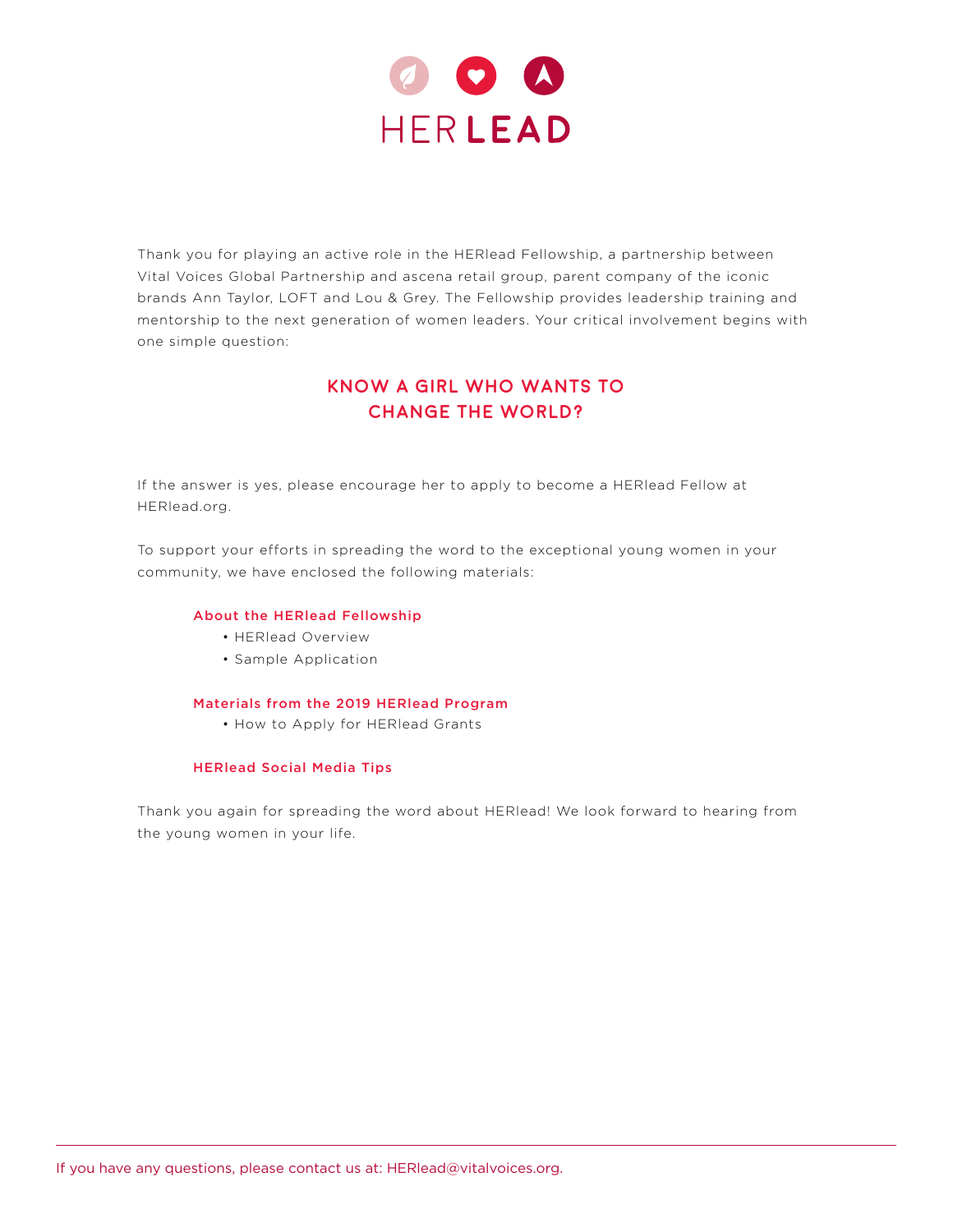# **THE** HER**LEAD FELLOWSHIP**

Since 2011, the HERlead Fellowship has trained, mentored and inspired over 340 high school girls from across the U.S., Canada and Puerto Rico to become the next generation of female leaders.

Young women are empowered and equipped with the leadership skills they need to effect global progress, invest in their communities and begin their journeys as the next generation of leaders. To date, HERlead has funded more than 246 social impact projects.

This groundbreaking initiative is a result of the partnership between Vital Voices Global Partnership and ascena retail group, parent company of the iconic brands Ann Taylor, LOFT and Lou & Grey. Vital Voices is the preeminent non-governmental organization whose mission is to invest in women leaders who improve the world. Ann Taylor, LOFT and Lou & Grey inspire and connect with women to put their best selves forward every day.

The HERlead Fellowship invites young women in their sophomore and junior years of high school to apply to become HERlead Fellows, which will give them unique opportunities to experience:

### LEADERSHIP FORUM

Each year, 30 high school sophomores and juniors are invited to attend the Leadership Forum, a 4-day communications and leadership training conference hosted at the ANN Brands' headquarters in New York City. Fellows meet with influential ANN Brands and ascena leaders, global female activists, and trailblazers in business, politics, entertainment and media. Throughout the week, Fellows are exposed to unique leadership and communications training and presentations on real-world challenges, and are tasked to work together to find solutions. Each HERlead Fellow is given the chance to learn her personal leadership style to help her put her best self forward every single day.

# HERLEAD PROJECT GRANT

Following the Forum, HERlead Fellows return to their communities and put their training into action. They develop projects to address pressing societal issues that range from economic empowerment to the environment, public health, education, political and public leadership, and human rights. Selected project ideas receive Project Grant funding to help bring them to life. To date, HERlead has funded 246 projects, which have impacted more than 70,000 people in 20 countries around the world. All past Fellows are encouraged to apply.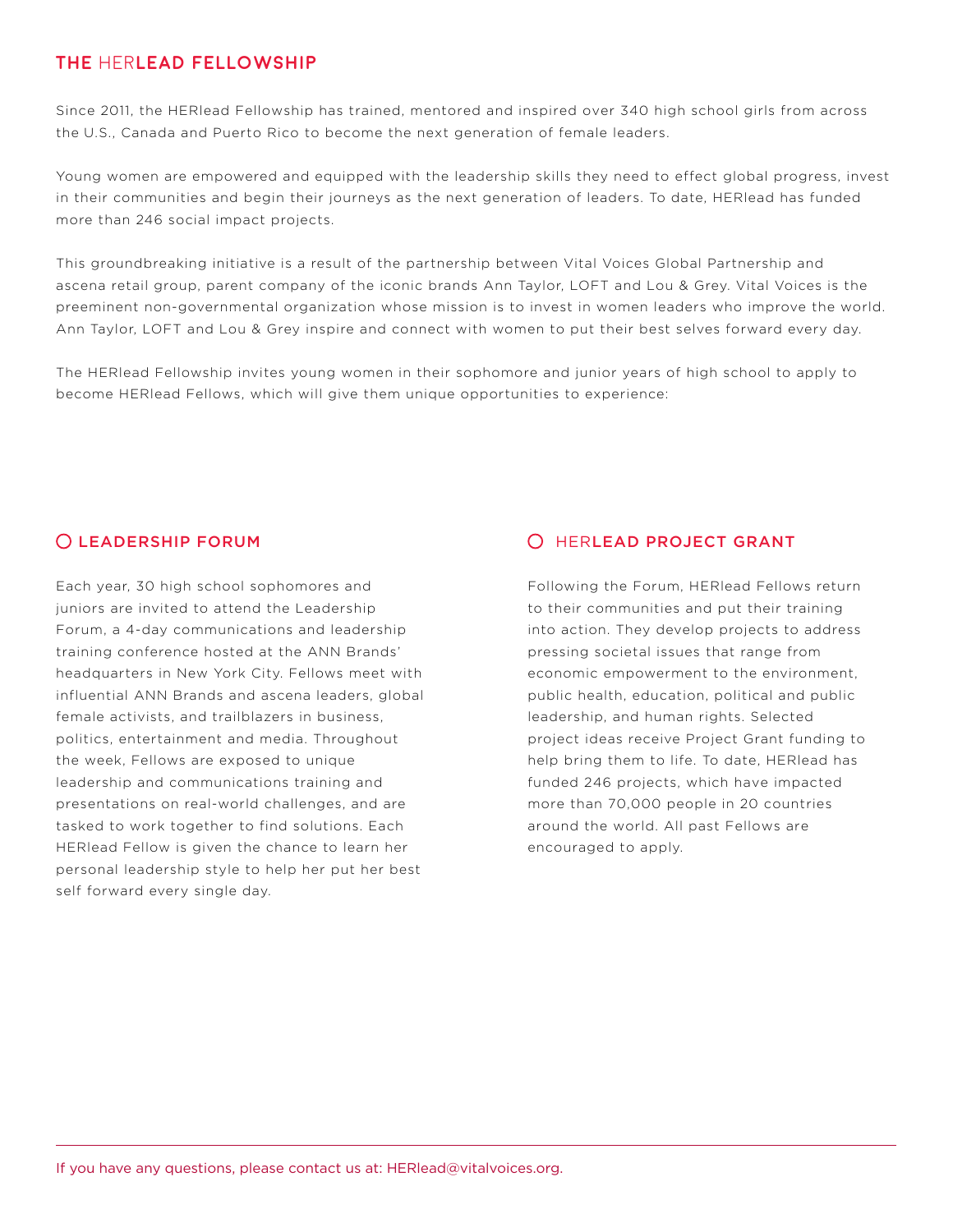# **2019** HER**LEAD FELLOWSHIP SAMPLE APPLICATION**

Please note: Applications are accepted online at HERlead.org only.

| First and Last Name:           |
|--------------------------------|
| Date of Birth:                 |
| Name of High School:           |
| Current Year in High School:   |
|                                |
| Email Address:                 |
| Mailing Address:               |
| Phone Number:                  |
| Parent/Guardian Name:          |
| Parent/Guardian Email Address: |

### THE FOLLOWING QUESTIONS ARE A SAMPLE OF WHAT WILL BE ASKED ON THE APPLICATION

- Introduce yourself to us in the form of a tweet! In 140 characters or less, tell us your first name, where you're from and what you're passionate about.
- Why would you like to be a HERlead Fellow? (200 words or less)
- What is an important issue facing your community? Do you have an innovative idea or solution to address this problem? What would you do? (300 words or less)
- Why are you passionate about this issue? (200 words or less)
- Who is your role model and why? (150 words or less)
- Please list extracurricular activities/organizations you are involved in/volunteer for. Which is most important to you and why? (200 words or less)
- Please share any scholarships, recognitions or awards you have received. (200 words or less)
- Optional video upload

### O REQUIRED ADDITIONS TO APPLICATION

- Letter of Recommendation
- High School Transcript
- Affidavit and Release Form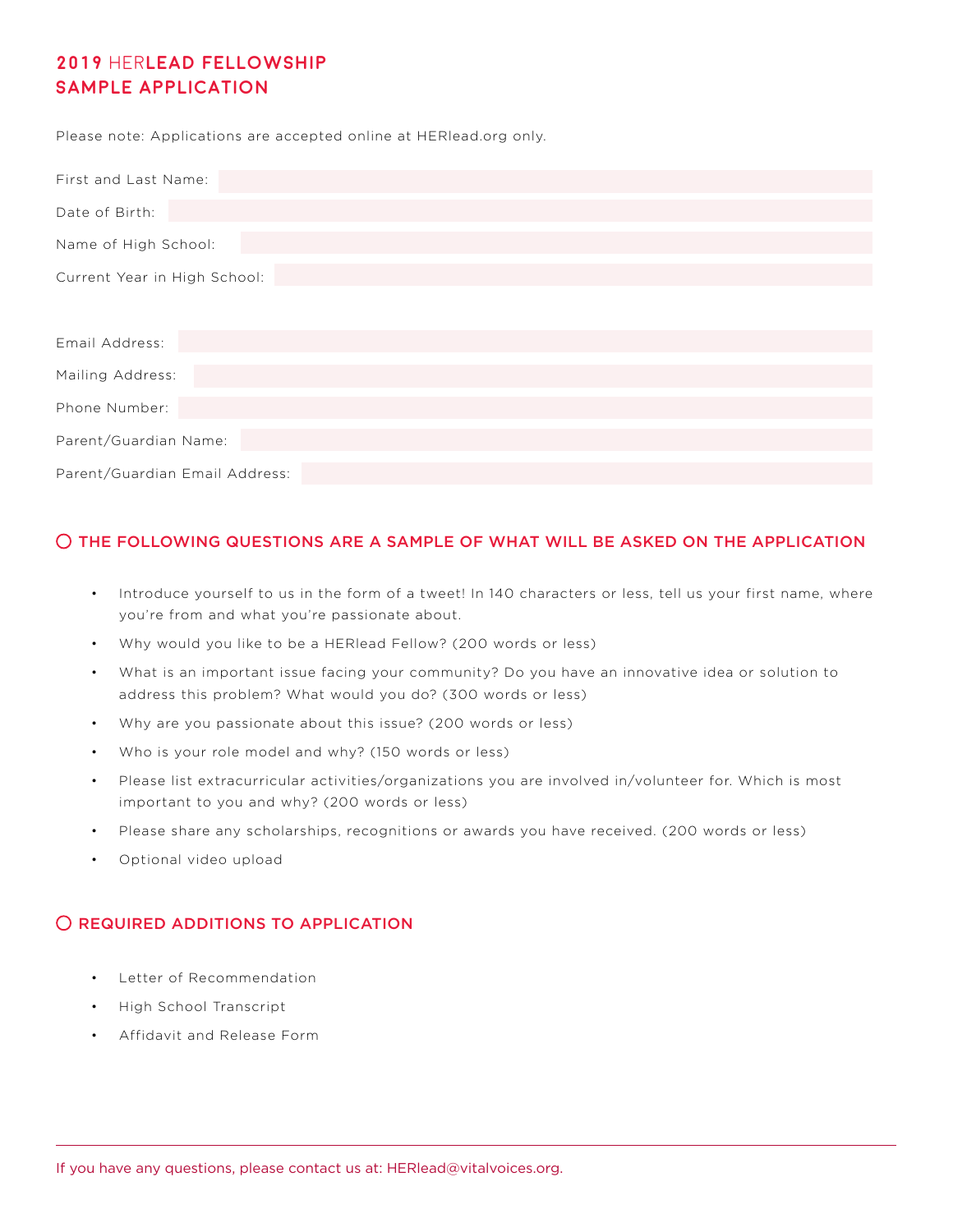## **APPLYING FOR A** HER**LEAD GRANT**

With the support of HERlead Grants funded by ascena retail group inc., HERlead Fellows have implemented projects over the last eight years, addressing significant community challenges. Since 2011, HERlead Projects have promoted sustainability through recycled art, provided mentoring and networking workshops, and have increased female participation and interest in science, technology, engineering and math (STEM) fields at an early age. No matter the topic, these projects all represent issues identified by Fellows and are causes they are passionate about and are tackling with their own bold ideas. All Alumnae of the HERlead Fellowship program are encouraged to apply!

# **THE DETAILS**

### WHO IS ELIGIBLE TO APPLY FOR A HERLEAD GRANT?

All HERlead Alumnae are encouraged to apply for a HERlead Grant. This includes:

- Alumnae of the 2011, 2012, 2013, 2014, 2015, 2016, 2017, 2018, 2019, or 2020 HERlead Leadership Forum
- Previous HERlead Grantees

### O CAN ONE INDIVIDUAL RECEIVE MULTIPLE GRANTS?

Any previous HERlead Grantee may apply for a new grant and continue her original HERlead Project, or submit a proposal for a new idea. If continuing the original HERlead Project, subsequent proposal should demonstrate how additional funds will improve the project.

#### WHEN IS THE HERLEAD GRANT APPLICATION PERIOD?

The application period for a HERlead Grant proposal is in July. Recipients of grant funds must implement their HERlead Projects within the months of October 2020 – July 2021.

### WHO WILL EVALUATE THE PROJECT PROPOSAL?

The teams from Vital Voices and ascena retail group inc. brands will score HERlead Grant Proposals.

### WHAT TYPE OF PROJECTS CANNOT RECEIVE GRANT FUNDING?

Grant funds will not be allocated for fundraising, raffles or auctions, travel costs, individual sponsorships, scholarships or school fees. Additionally, grant funds will not be given for programs to support organizations that have religious, political or lobbying affiliations; sports teams; local schools; and/or fraternal organizations. Finally, grant funds are not transferrable and cannot be passed on to other charitable organizations.

### O CAN HERLEAD FELLOWS WORK TOGETHER TO IMPLEMENT A HERLEAD PROJECT?

Partnership between Fellows on a joint project is encouraged — including with Fellows from a prior cohort. Together Fellows should develop one project proposal that addresses a shared challenge. Here are the ways HERlead Fellows can work together:

Fellows living in the same area can propose a project with one set of activities they will implement together. For example, two Fellows living in Seattle can develop a joint mentoring program for girls in middle school.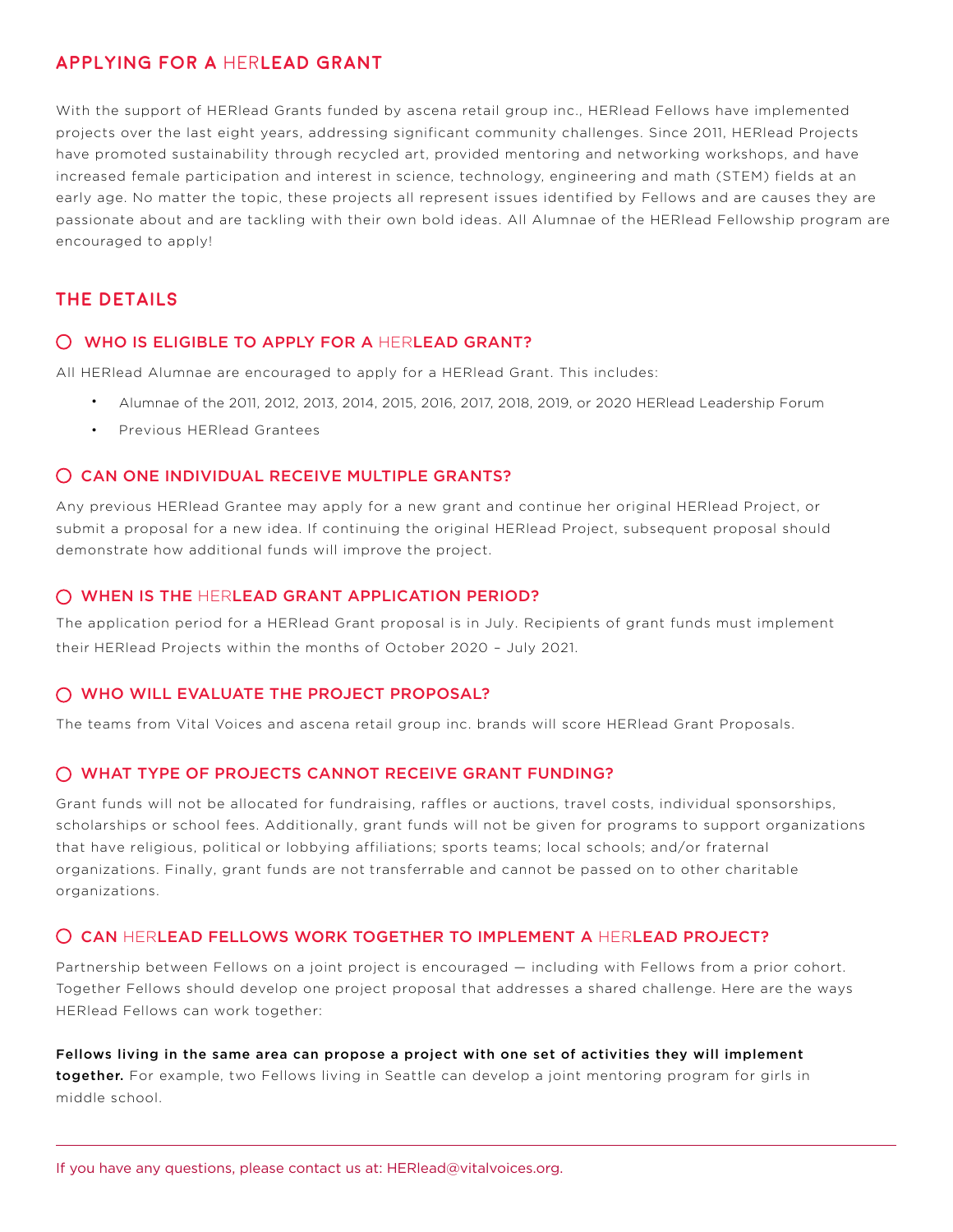HERlead Fellows working together will be required to submit one group project proposal and one budget and will be eligible to receive up to \$2,000 in funding for the joint project.

#### Fellows living in different communities can address a shared community challenge through individual

activities. For example, Fellows living in California and New York who are passionate about women's political participation can build a website to get more girls interested and involved in politics. One Fellow may work on posting resources and opportunities, while the other may develop a section highlighting successful female politicians. Each Fellow would then use the website to engage girls in their respective communities.

In this case, HERlead Fellows should submit one group project proposal with individual budgets. The proposal should clearly explain how the Fellows will work together while also detailing separate planned activities. The group budget should illustrate the costs for each individual planned activity, as well as any shared costs (e.g., website maintenance and fees). Each member of the group will be eligible to receive up to \$2,000 in funding to put towards her activities.

### WHAT ARE THE RESPONSIBILITIES OF A GRANTEE?

HERlead Grantees are expected to communicate with the HERlead Team regularly and provide updates on progress. HERlead Grantees are also responsible for fulfilling Vital Voices' grant management requirements, which include submitting two formal reports on the progress of the project, an itemized budget and any changes that are made to the original project proposal. Each HERlead Fellow participating in a group project will need to submit individual formal reports. We will give Grantees all the tools and templates needed to fulfill these requirements.

### O DO GRANTEES HAVE TO SUBMIT A BUDGET?

Yes, a detailed budget must be submitted with the application, and expenses throughout the grant period must be managed, which includes keeping track of receipts (all receipts are to be sent to Vital Voices at the end of the grant period), and submitting an updated budget and expenditure log with required midterm and final reports.

### WHAT KIND OF SUPPORT WILL BE GIVEN TO GRANTEES?

HERlead Grantees are assisted by the HERlead Team every step of the way. Each Grantee will have one advisor on the HERlead Team to help brainstorm how to overcome challenges, provide guidance in looking for new opportunities or approaches, and connecting the Grantee with other resources. Grantees will be invited to participate in conference calls and Teams sessions with other Grantees for mutual support. The HERlead Team will also connect current and past Grantees in order to share ideas. Finally, we encourage every Grantee to seek advice from HERlead Mentors as well as the entire HERlead Network and to be open and honest when facing challenges — we are here to help!